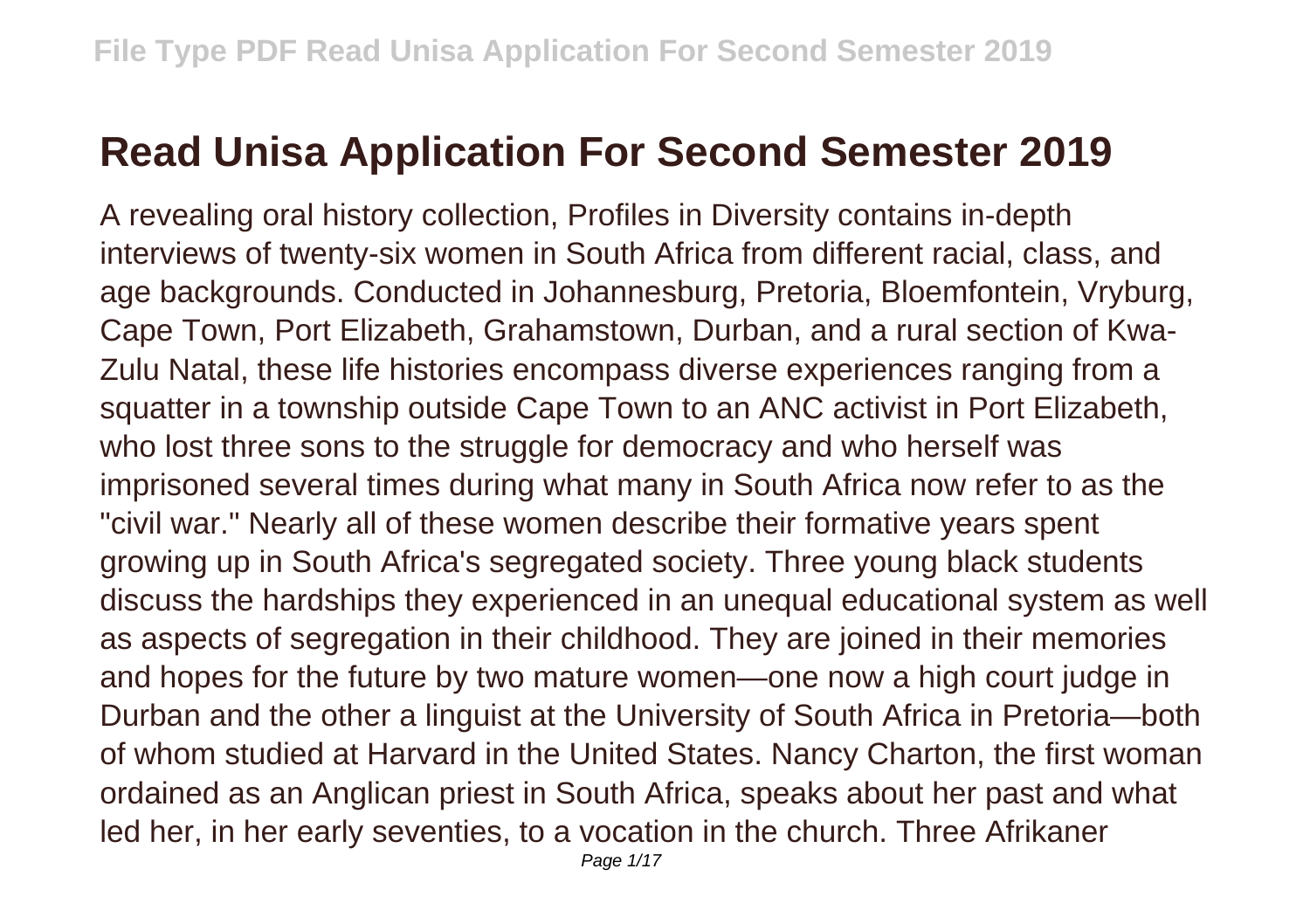women, including one in her late twenties, speak about growing up in South Africa and articulate their concerns for a future that, in some respects, differs from the predictions of their English-speaking or black sisters. Two nowdeceased members of the South African Communist Party provide disparate accounts of what led them to lives of active opposition to the discrimination that marked the lives of people of color, long before apartheid became embedded in South Africa's legal system. Also included is an account by Dr. Goonam, an Indian woman who grew up in relative comfort in the then province of Natal, while Ray Alexander discusses how she witnessed the tyranny visited on the Jews of her native Latvia before immigrating to the Cape.

The Handbook of Theological Education in World Christianity is the first attempt to map and analyze developments in theological education on a global scale. This volume, with contributions from 98 leaders in theological education from around the world, provides a comprehensive introduction to the major themes and contexts in the international discourse on theological education, surveys of the issues and challenges faced in different regions, and introductory essays on the developments in the major denominational families in World Christianity. The editors are Dietrich Werner, World Council of Churches, Geneva; David Esterline, McCormick Theological Seminary, Chicago; Namsoon Kang, Brite Divinity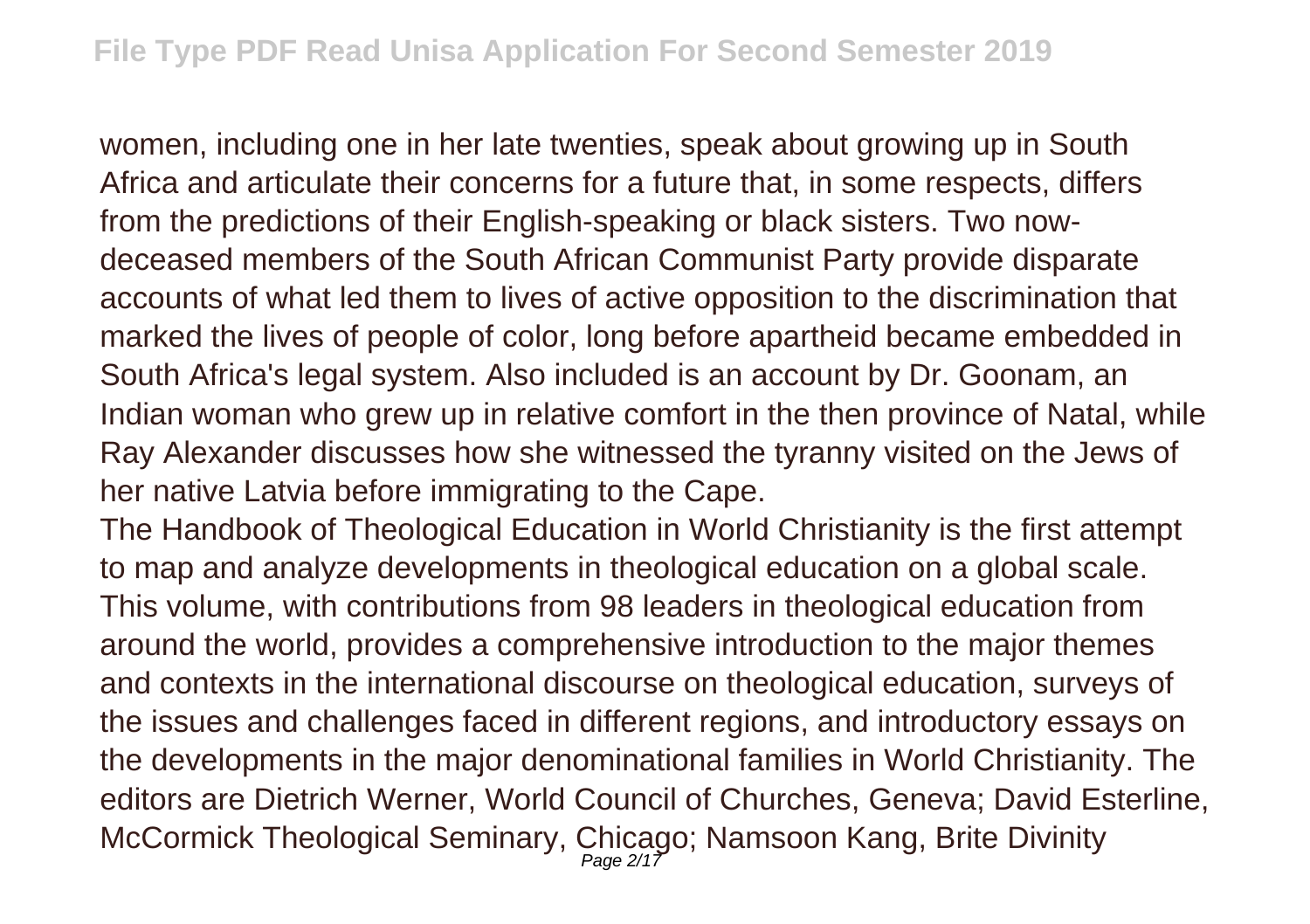School, Fort Worth; and Joshva Raja, Queen's Foundation, Birmingham. In Volume I the author analyses the Word of God and the response of the Christian community in a lucid and accesible way. In this second volume he interprets the classical assertions of the Christian faith in terms of Gods creative and redemptive project in the world of today. His experiential approach is meant to restore the credibility, vibrancy and relevance of faith in Christ for our times. Labour Law Rules! is a book designed primarily as an introductory text for students encountering labour law for the first time, whether their goal is a law degree or some other discipline involving a basic knowledge of the labour relations regulatory regime in South Africa. In the past two years, since publication of the first edition of Labour Law Rules!, some significant events took place which impacted on labour law, resulting in a number of changes proposed to reform labour law. The new edition of Labour Law Rules! aims to lay a sound and up to date foundation of basic labour law rules which will enable students to be empowered to assist in shaping the future working environment and laws of the country. The second edition of the bestselling text book Labour Law Rules! continues to provide a highly accessible text on labour, equity, social security, skills development and related laws, fully updated to include the latest changes and amendments in labour law in South Africa. It discusses these laws against Page 3/17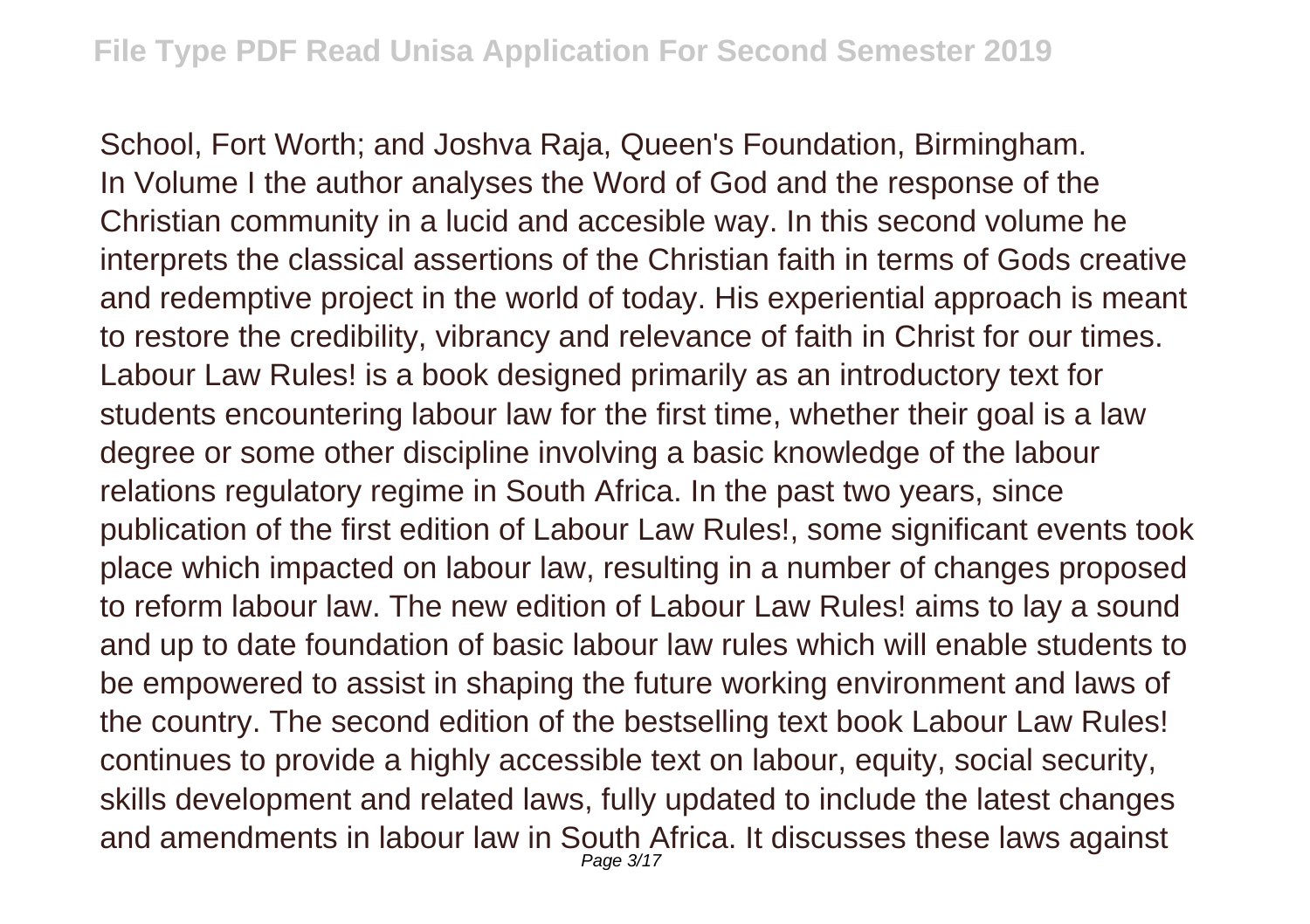the backdrop of South Africa as a member state of the ILO and the economic and socio-economic context in the country.

"This book investigates how those involved in education can respond to the opportunities offered by the Web 2.0 technology"--Provided by publisher. ################################################################ ################################################################ ################################################################ ############################################################### Fifty years after the promulgation of the Constitution on the Sacred Liturgy, a great moment has dawned in which a more dispassionate assessment of the reception of this important document has become imperative in order to enable the Church to undertake necessary steps in realizing the full potential of the renewal envisaged by the Council Fathers. The present study identifies peculiar and diverse challenges confronting the process of reception in the Nsukka Diocese/Nigerian Church today. However, the author acknowledges that the full reception of Sacrosanctum Concilium is still a work-in-progress. Uchenna Aba is a Catholic priest in Nsukka, Nigeria, and currently the Chaplain of St. Martin's Parish, Goch, Diocese of Muenster, Germany. Dissertation. [Subject: Religious Studies, African Studies] This unique volume explores cutting-edge management approaches to developing complex software that is efficient, scalable, sustainable, and suitable for distributed environments. Practical insights are offered by an international selection of pre-eminent authorities, including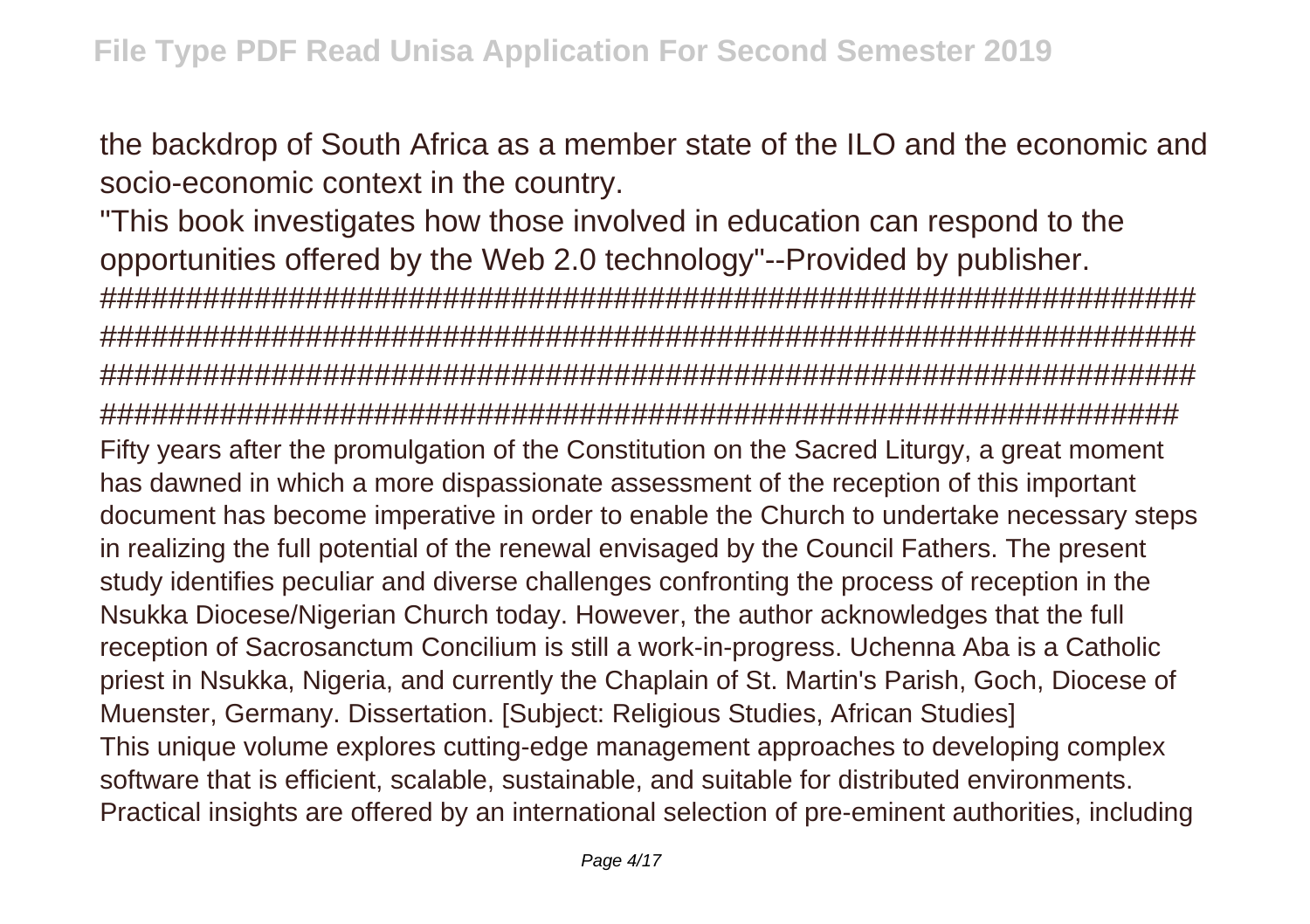case studies, best practices, and balanced corporate analyses. Emphasis is placed on the use of the latest software technologies and frameworks for life-cycle methods, including the design, implementation and testing stages of software development. Topics and features: · Reviews approaches for reusability, cost and time estimation, and for functional size measurement of distributed software applications · Discusses the core characteristics of a large-scale defense system, and the design of software project management (SPM) as a service · Introduces the 3PR framework, research on crowdsourcing software development, and an innovative approach to modeling large-scale multi-agent software systems · Examines a system architecture for ambient assisted living, and an approach to cloud migration and management assessment · Describes a software error proneness mechanism, a novel Scrum process for use in the defense domain, and an ontology annotation for SPM in distributed environments  $\cdot$ Investigates the benefits of agile project management for higher education institutions, and SPM that combines software and data engineering This important text/reference is essential reading for project managers and software engineers involved in developing software for distributed computing environments. Students and researchers interested in SPM technologies and frameworks will also find the work to be an invaluable resource. Prof. Zaigham Mahmood is a Senior Technology Consultant at Debesis Education UK and an Associate Lecturer (Research) at the University of Derby, UK. He also holds positions as Foreign Professor at NUST and IIU in Islamabad, Pakistan, and Professor Extraordinaire at the North West University Potchefstroom, South Africa.

This volume presents a wide-ranging selection from the writings of a leading contemporary philosophical theologian, Vincent Brümmer. In his many books and articles Brümmer has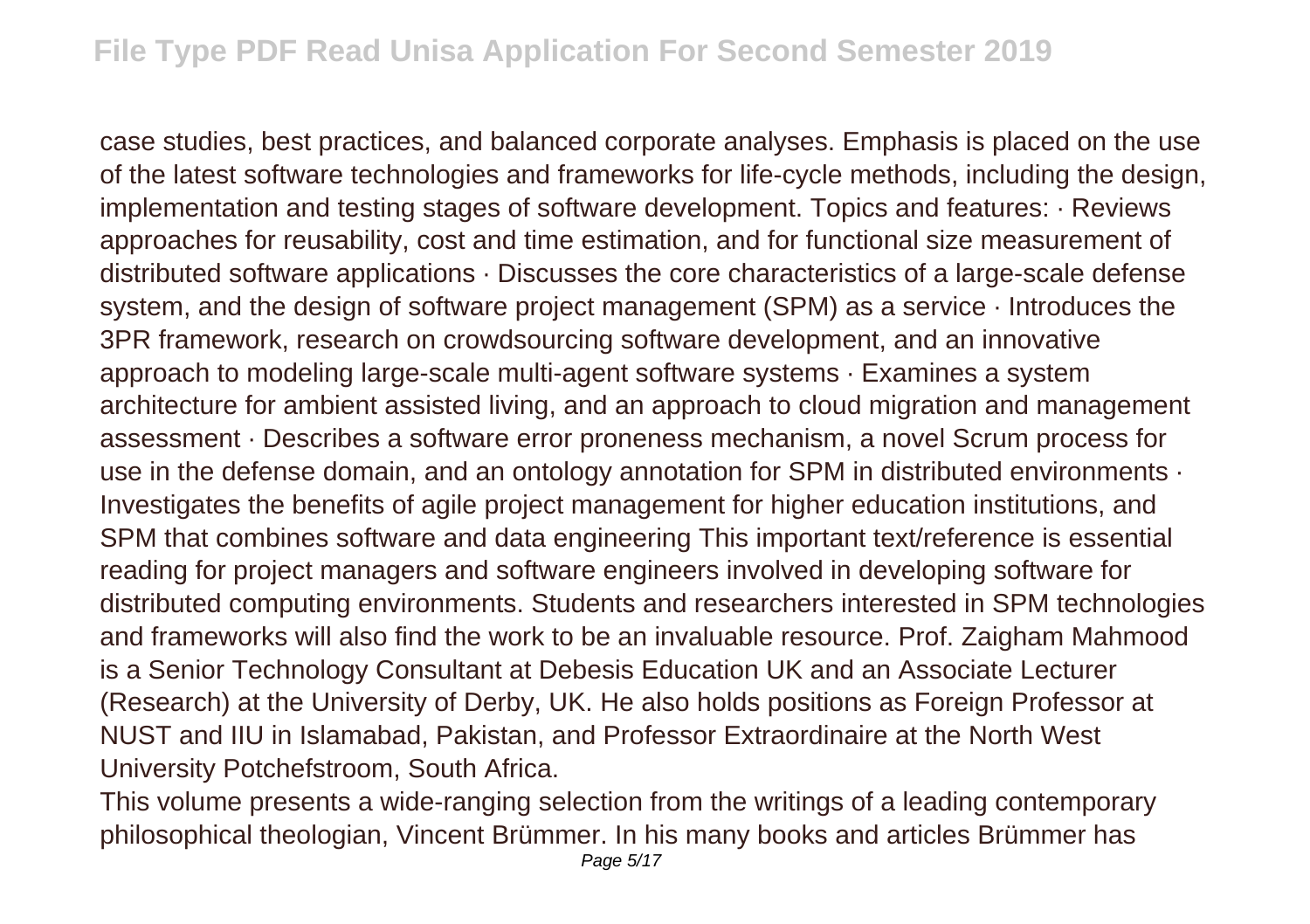demonstrated how the tools of philosophical analysis are not only fruitful but also essential for dealing with the central issues of systematic theology. The title of this volume, Meaning and the Christian Faith, highlights two characteristic themes that recur throughout the many writings of Vincent Brümmer. Much of his work has been devoted to exploring the meaning of the Christian faith, and especially of its central claim that God is a personal being whose fellowship believers may enjoy. On the other hand, Brümmer has also shown that religious belief should not be understood as an explanatory theory but rather as a way in which believers understand the meaning of their lives and their experience of the world and direct their lives accordingly. Thus in the Christian tradition believers claim that their lives are meaningful because they seek to attain ultimate happiness in the love of God. In the introductory sections throughout this volume Vincent Brümmer describes how he came to pay attention to the various themes dealt with in his writings and explains why he came to deal with them in the ways he did.

The complexity of 21st century lifestyle makes collaborative research and learning essential for all of the population, both in well-resourced and socio-economically challenged regions. Cross-Disciplinary Approaches to Action Research and Action Learning is an advanced reference source including the latest scholarly research on the examination of the development of a community practice of research in order to improve problem solving in various fields. Featuring extensive coverage on a broad range of topics such as social justice, organizational development, and global economy, this publication is ideally designed for academics, researchers, scholars, and managers seeking current research on the promotion of collaborative research and learning.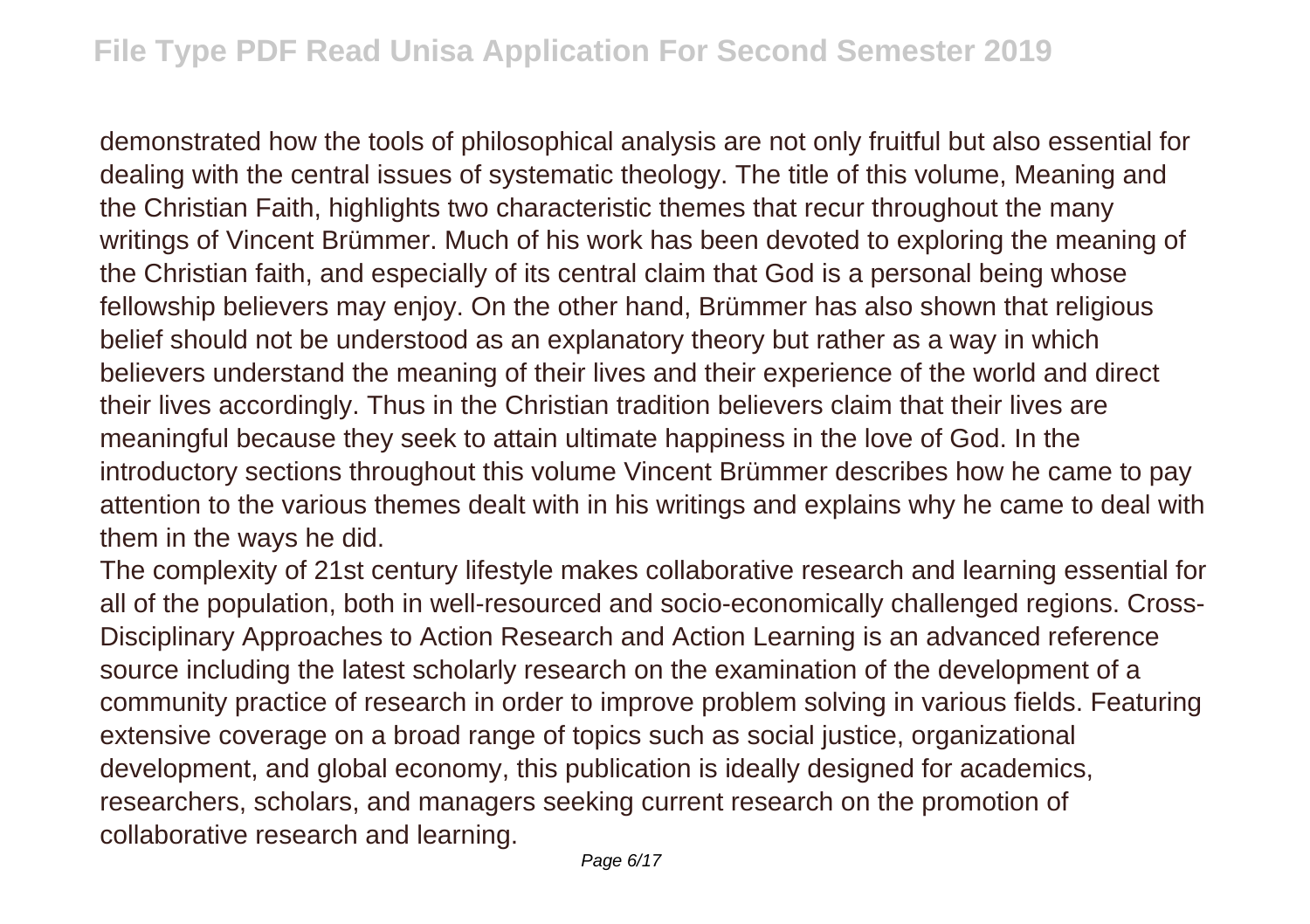Divided into eight sections, each with introductory essays, the selections offer rich and detailed insights into a diverse multinational philosophical landscape. Revealed in this pathbreaking work is the way in which traditional philosophical issues related to ethics, metaphysics, and epistemology, for instance, take on specific forms in Africa's postcolonial struggles. Much of its moral, political, and social philosophy is concerned with the turbulent processes of embracing modern identities while protecting ancient cultures.

"In a South African context ... condemning apartheid is not enough. To make a non-racial, democratic, inclusive society viable and enduring, much more is required ? of which creative and imaginative theological thinking is not the least. Fundamental theological values and their implications for all the facets of society must be thought through ? not as an academic exercise, but as a grass-roots undertaking ? and the greatest challenge is to act in terms of this new understanding of society." - Bernard Lategan, Some implications of the family concept in New Testament texts

"This is book has been written for the literacy specialist, coach, interventionist, classroom teacher, or other educators who work to support Pre-K through grade 12 students' language and literacy development. Chapter 1 is an introduction to literacy, assessment, and instruction. Chapter 2 focuses on the importance of building relationships with others to help students develop positive attitudes and motivation toward literacy and learning. Chapters 3 through 7 each address a different literacy process: language development; word analysis; reading fluency; listening, reading, and viewing comprehension; and writing composition and visual representation. The final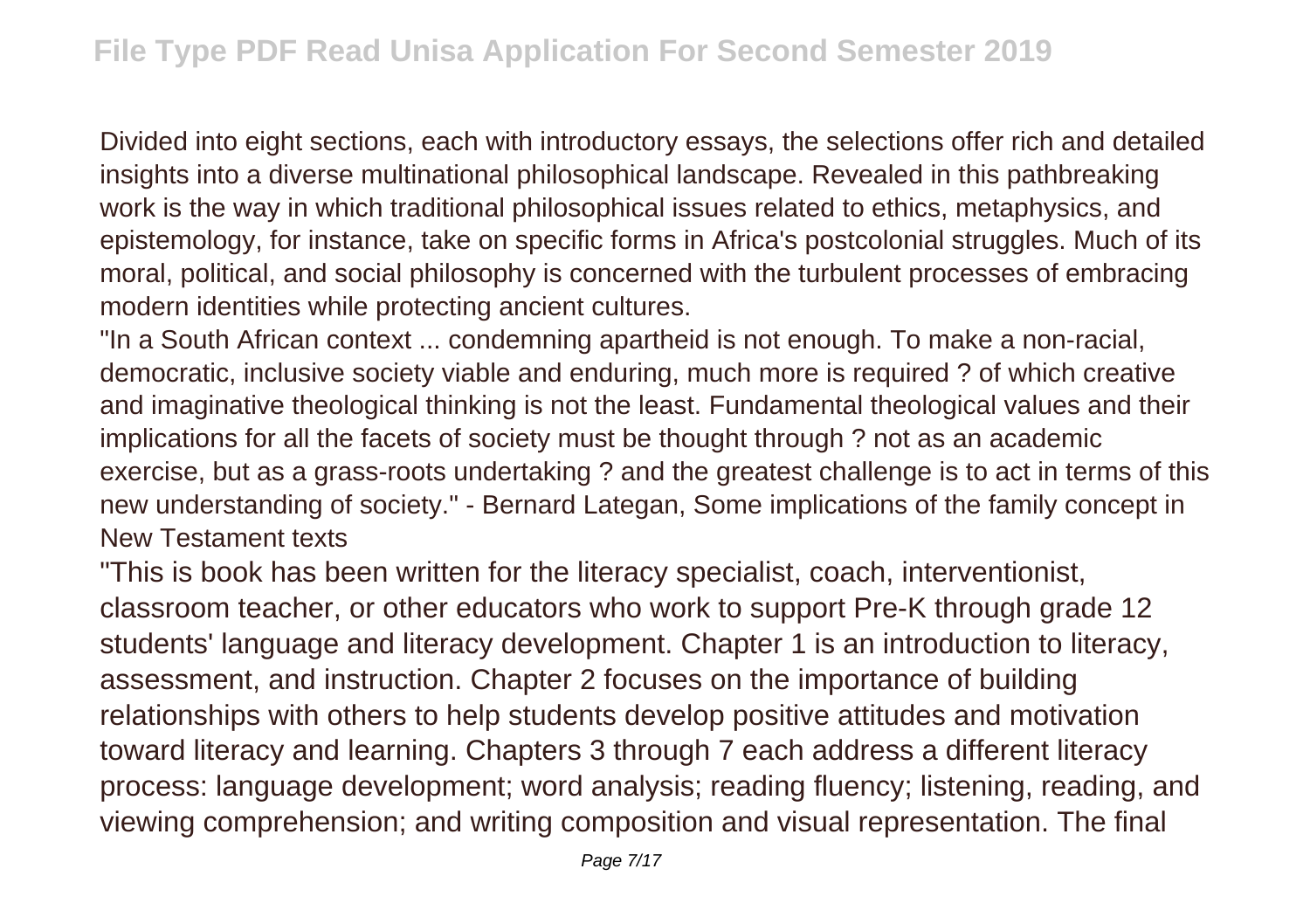section of each of these chapters provides specific literacy strategies that educators can model, students can use to develop literacy and independent problem-solving abilities, and then apply to new experiences to engage in lifelong learning"-- Labour Law Rules! Second EditionSiber Ink

Published by Pontifical Biblical Institute, this bibliography treats all areas of investigation which involve the scientific study of the Bible.

This book is essential for academics that enter the field of higher education and training, as it focuses on preparing teachers and trainers to respond appropriately to student success challenges. Student success is a burning issue,both globally and locally. While student achievement is determined by a combination of factors, teachers and their teaching practices do matter. Higher education teachers are expected to fulfil different roles at different times, such as planning for curriculum implementation, mentorship and coaching, facilitating learning, resource development, and student assessment. Against this background the primary purpose of Empowering novice academics for student success: Wearing different hats is building the capacity of novice teachers and trainers to play an influential role in increasing student success throughput.

Does the religious experience of Israelites mean anything to us today? Or does it apply more to the rituals, prayers, and myths of the ancient Near East than to our world? Was Israelite spirituality so rooted in its culture that it will not transplant? Or can we graft its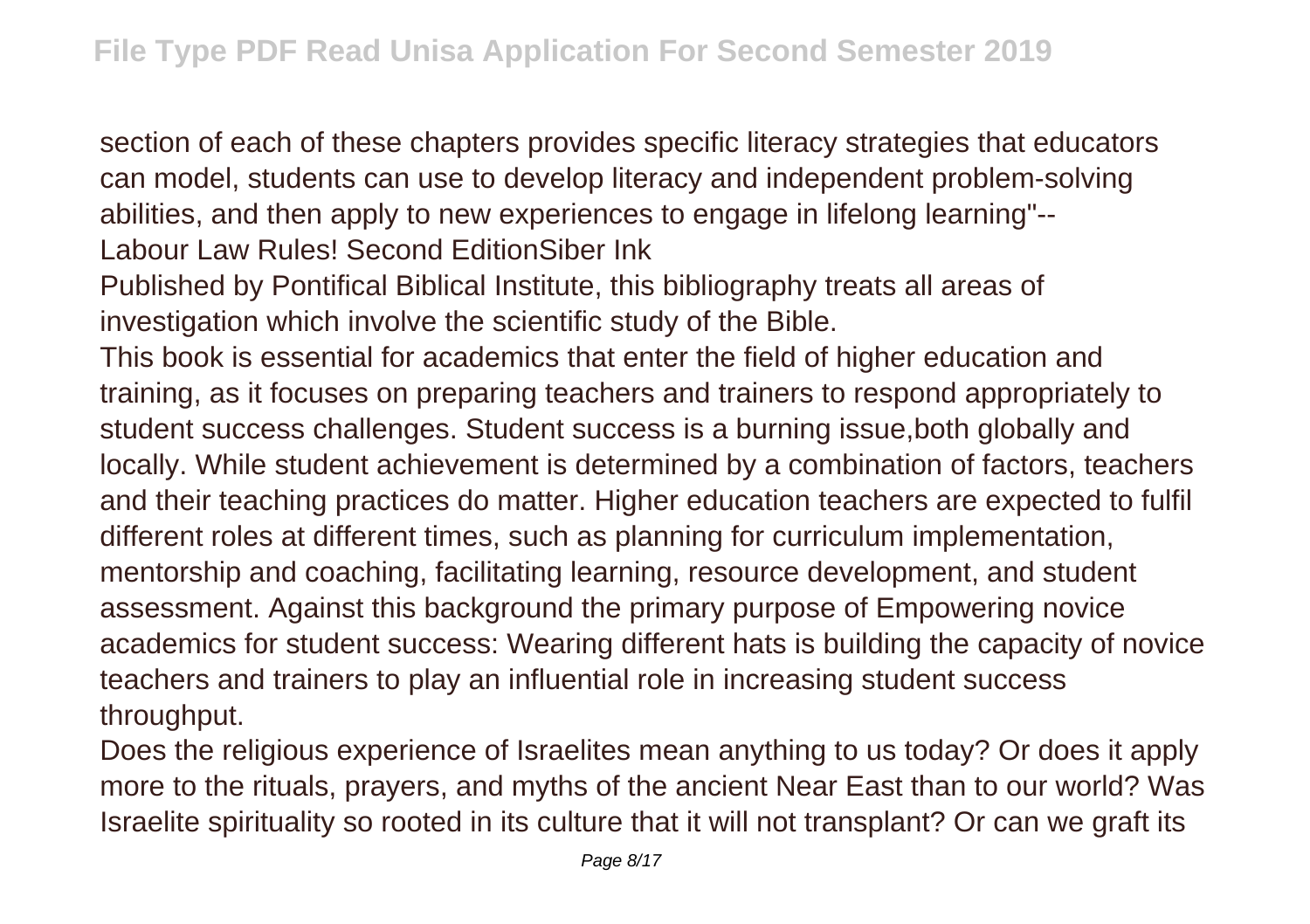shoots of faith and its struggle with life into our contemporary spirituality with integrity? What happens when we look at a relationship with God through the lens of the Old Testament? Does the Old Testament open a window on what it means to be human now?These are the issues addressed in this survey. It looks at what it means to see life as a journey walked with God. It explores the fear of the Lord, biblical meditation, and confronting God in anger. It focuses on life's mundaneness and its absurdity. It analyses guilt, true and false, and restoration through forgiveness. It asks whether Israel's experience of time passing, the calender of seasons, and the rhythm of life offer today's urban commuters memos for their diaries.Deryck Sheriff's concern to bridge the divide has led him to write a book on the Old Testament which moves from the world of academic biblical studies into the realm of contemporary spirituality. In the past African philosophy did not really form part of the phiosophical scene in South Africa. It had no place on the programmes of South African Philosophical Society and no articles on it were published in South African Journal of Philosophy. Published in association with the Commonwealth of Learning Open and distance learning has expanded dramatically in recent years across the world, across the spectrum of subject areas, and across educational levels. This book takes a detailed look at the state of the art of open and distance learning in higher education, and presents a fascinating picture of a world and its educational culture in transition. This edited collection contains authoritative analyses of key Page 9/17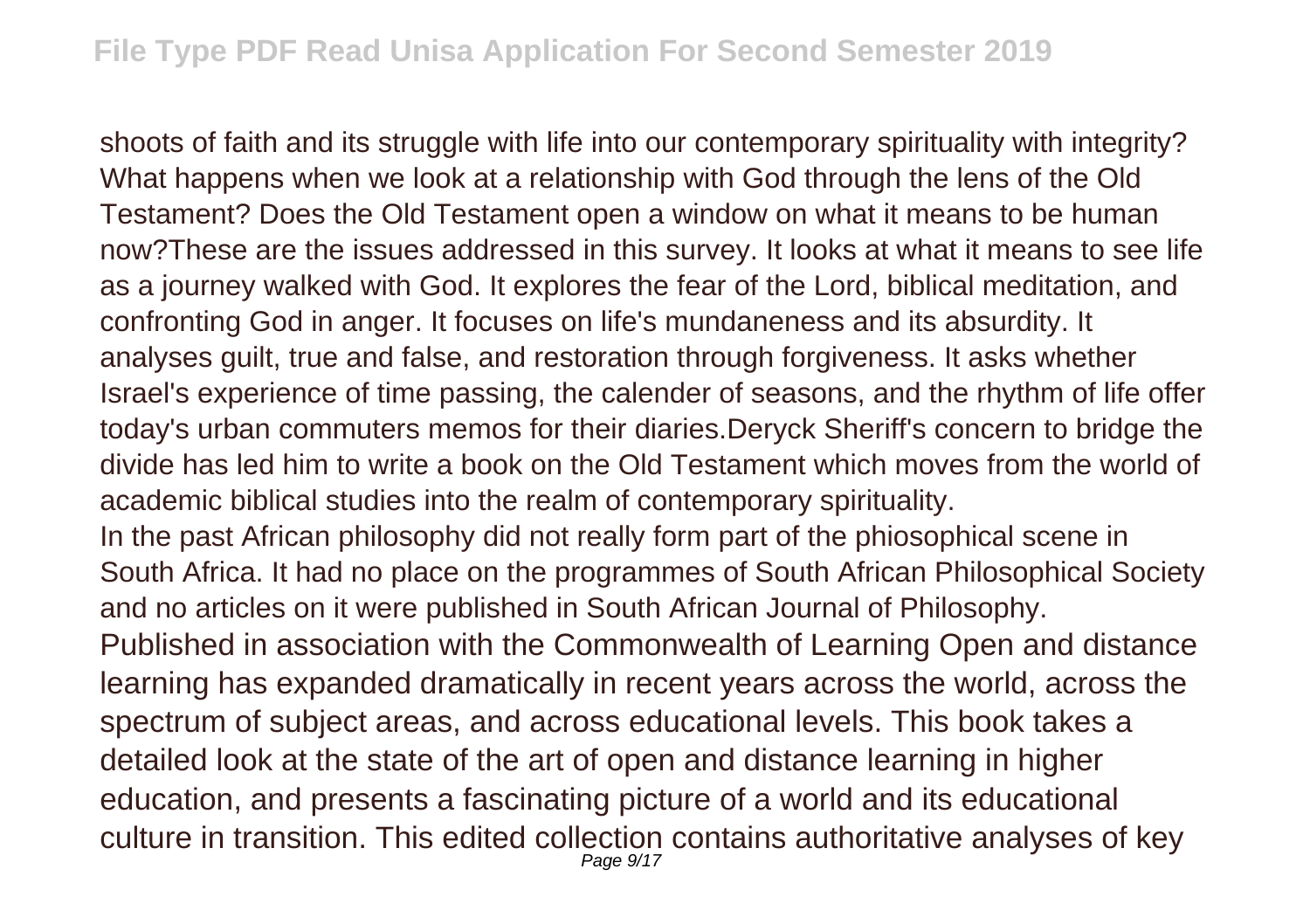issues together with current accounts of practice in each region of the world. It includes \*open and distance learning in relation to internationalisation, lifelong learning and flexible learning \*costs of distance education \*the impact of telecommunications \*applications of open and distance learning in Africa, the Americas, Asia, Europe and Oceania. It draws together experts in the field from all over the world, and has a truly international perspective on the phenomenon of open and distance learning. Its unparalleled breadth of coverage makes it an indispensable work of reference for experts and newcomers alike.

In a world where higher education is increasingly internationalised, questions of language use and multilingualism are central to the ways in which universities function in teaching, research and administration. Contemporary universities find themselves in complex linguistic environments that may include national level language policies, local linguistic diversity, an internationalised student body, increasing international collaboration in research, and increased demand for the use and learning of international languages, especially English. The book presents a critical analysis of how universities are responding these complexities in different contexts around the world. The contributions show that language issues in universities are complex and often contested as universities try to negotiate the national and the international in their work. In some contexts, Page 10/17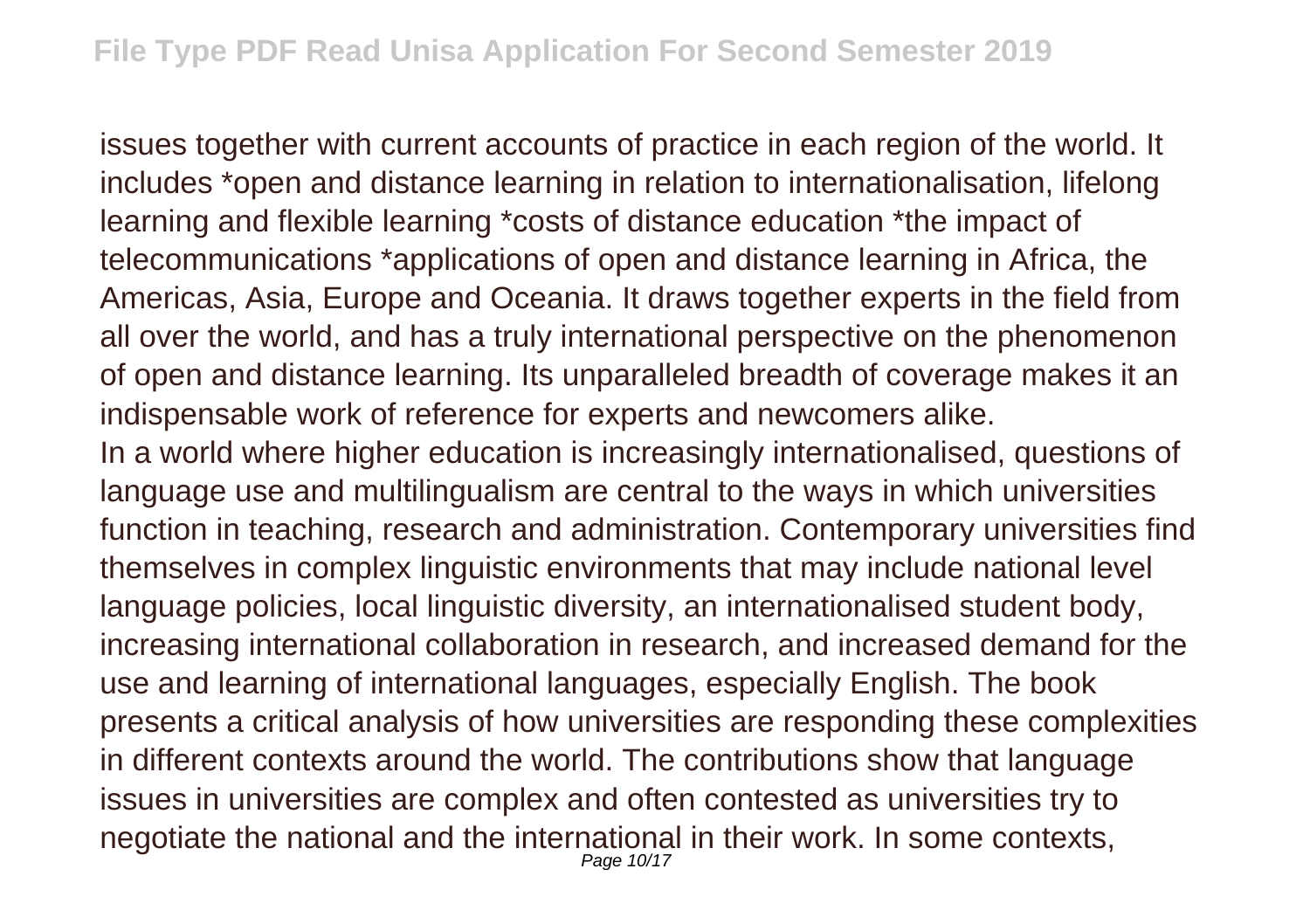universities' language policies and the ways in which they are implemented may have a negative impact on their ways of working. In other contexts, however, universities have embraced multilingualism in ways that have opened up new academic possibilities for staff and students. Collectively, the chapters show that universities' language policy and planning are a work in progress and that much further work is needed for universities to achieve their language goals. This book was originally published as a special issue of Current Issues in Language Planning.

Variously understood as literary genius and enfant terrible of African literature, Dambudzo Marechera's work as novelist, poet, playwright and essayist is discussed here in relation to other free-thinking writers.

This volume lists the work produced on anglophone black African literature between 1997 and 1999. Containing thousands of entries, it covers books, periodical articles, papers in edited collections and selective coverage of other relevant sources.

African Philosophy and Environmental Conservation is about the unconcern for, and marginalisation of, the environment in African philosophy. The issue of the environment is still very much neglected by governments, corporate bodies, academics and specifically, philosophers in the sub-Saharan Africa. The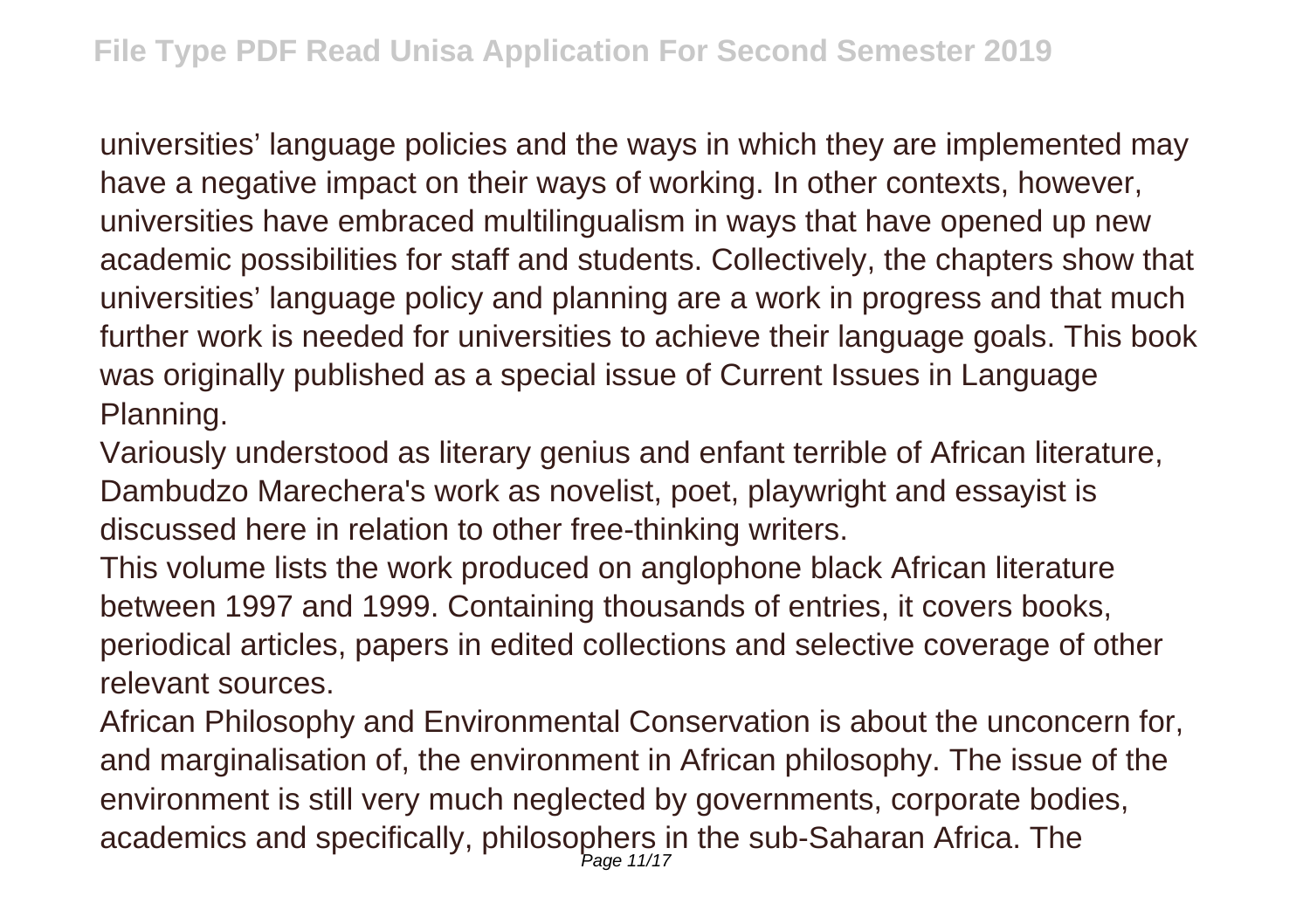entrenched traditional world-views which give a place of privilege to one thing over the other, as for example men over women, is the same attitude that privileges humans over the environment. This culturally embedded orientation makes it difficult for stake holders in Africa to identify and confront the modern day challenges posed by the neglect of the environment. In a continent where deep-rooted cultural and religious practices, as well as widespread ignorance, determine human conduct towards the environment, it becomes difficult to curtail much less overcome the threats to our environment. It shows that to a large extent, the African cultural privileging of men over women and of humans over the environment somewhat exacerbates and makes the environmental crisis on the continent intractable. For example, it raises the challenging puzzle as to why women in Africa are the ones to plant the trees and men are the ones to fell them. Contributors address these salient issues from both theoretical and practical perspectives, demonstrating what African philosophy could do to ameliorate the marginalisation which the theme of environment suffers on the continent. Philosophy is supposed to teach us how to lead the good life in all its forms; why is it failing in this duty in Africa specifically where the issue of environment is concerned? This book which trail-blazes the field of African Philosophy and Environmental Ethics will be of great interest to students and Page 12/17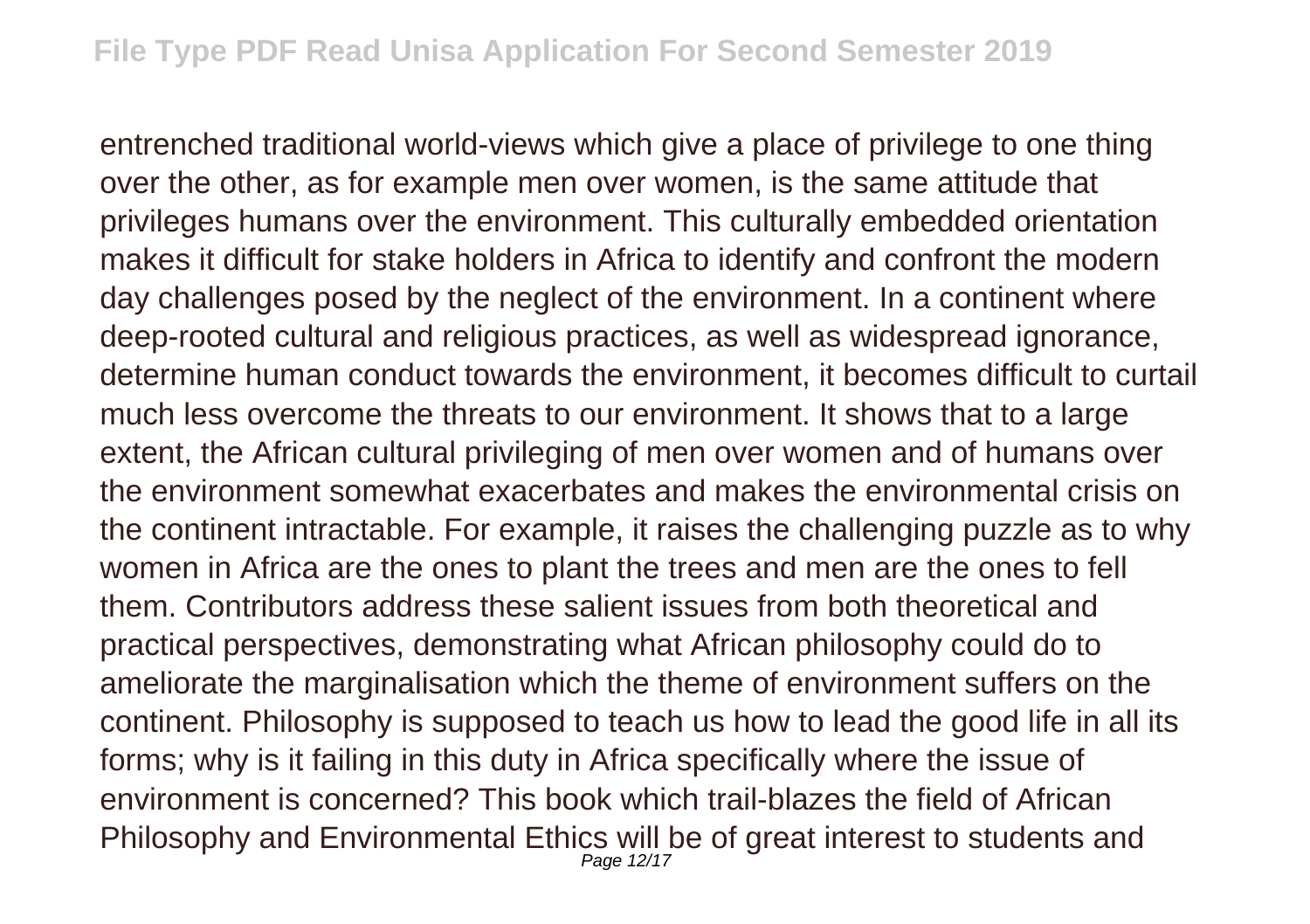scholars of Philosophy, African philosophy, Environmental Ethics and Gender Studies.

Sight reading is a functional skill that is necessary for learning new pieces, chamber music and accompaniment. This study tried a new theoretical approach and was based on a combination of expertise and neuro psychological approaches. A large number of independent variables that fit into the different categories of elementary cognitive skills, general cognitive skills and expertise were used. The division of memory into working and short-term memory, and then the division of short-term memory into music-specific and non-musicspecific, was a unique point of this study. Another worthy contribution of this study was the division of sight reading stimuli into five different levels of complexity, which meant that a controlled variation of conditions were implemented in the dependent variable. A crucial point of this study was the use of an objective method of analysing the sight reading performances and having an approach which was cautious and conservative towards data analysis. Another important characteristic of this study was the division of the expertise by age. This paved the way to examine the role of expertise in detail, which had never been done before. From the results of this study, sight reading seems to be a complex combination of skills which consists not only of expertise, but also of Page 13/17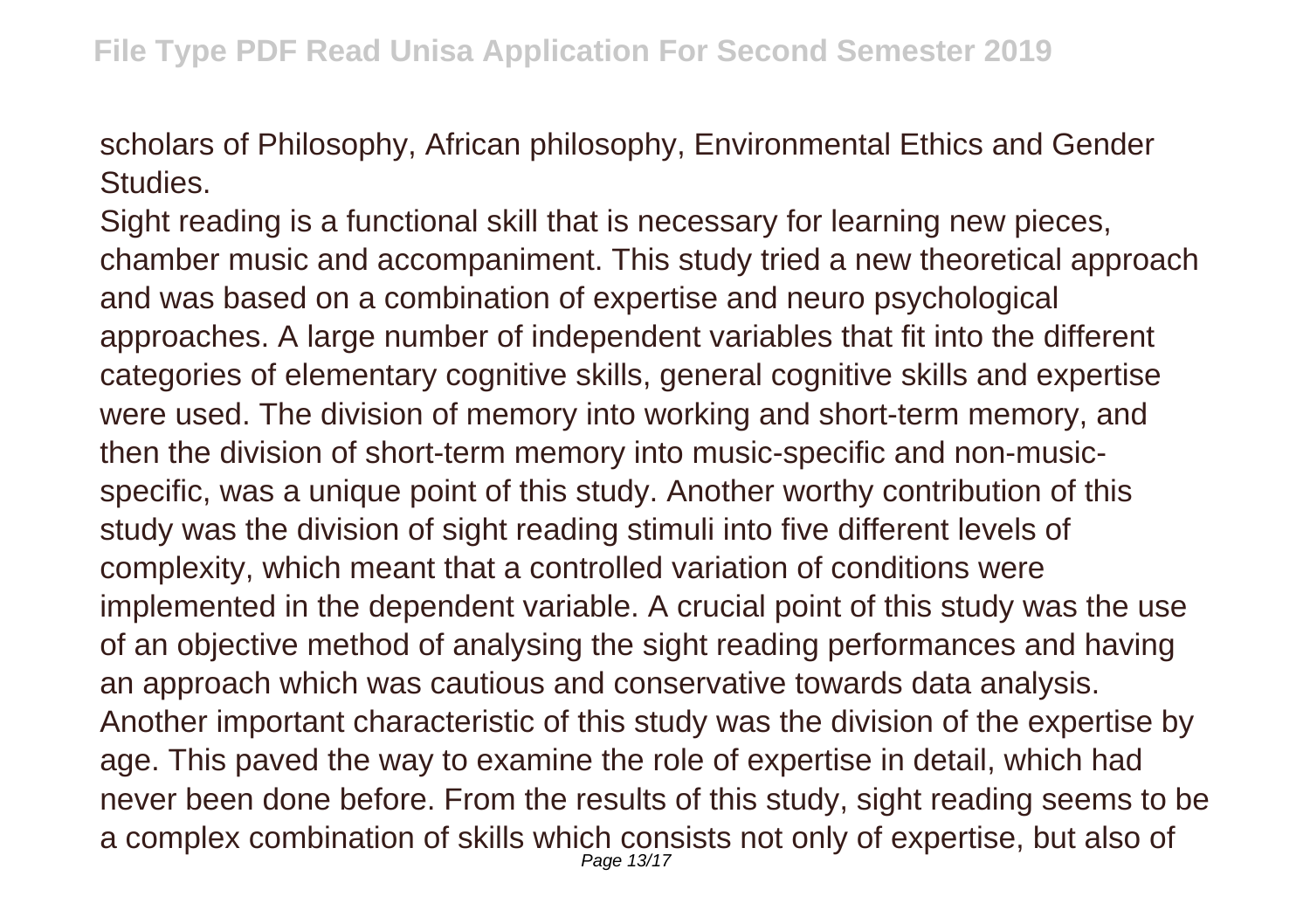cognitive skills and psychomotor optimisation and contributes to the formation of a theory of sight reading with educational consequences. As a further result, it could be shown that the impact of this set of predictors varies with changing task difficulty, and analyses resulted in a dynamic model of predictor variables for each task level.

This book constitutes the refereed proceedings of the 26th International Conference on Applications and Theory of Petri Nets, ICATPN 2005, held in Miami, USA in June 2005. The 20 revised full regular papers and 3 revised tool presentation papers presented together with 4 invited papers were carefully reviewed and selected from 69 submissions. All current issues on research and development in the area of Petri nets are addressed, in particular concurrent systems design and analysis, modular systems development, formal specification, model validation, model checking, workflow management, flow charts, networking, formal methods in software engineering, etc. The Hidden History of South Africa's Book and Reading Cultures shows how the common practice of reading can illuminate the social and political history of a culture. This ground-breaking study reveals resistance strategies in the reading and writing practices of South Africans; strategies that have been hidden until now for political reasons relating to the country's liberation struggles. By looking Page 14/17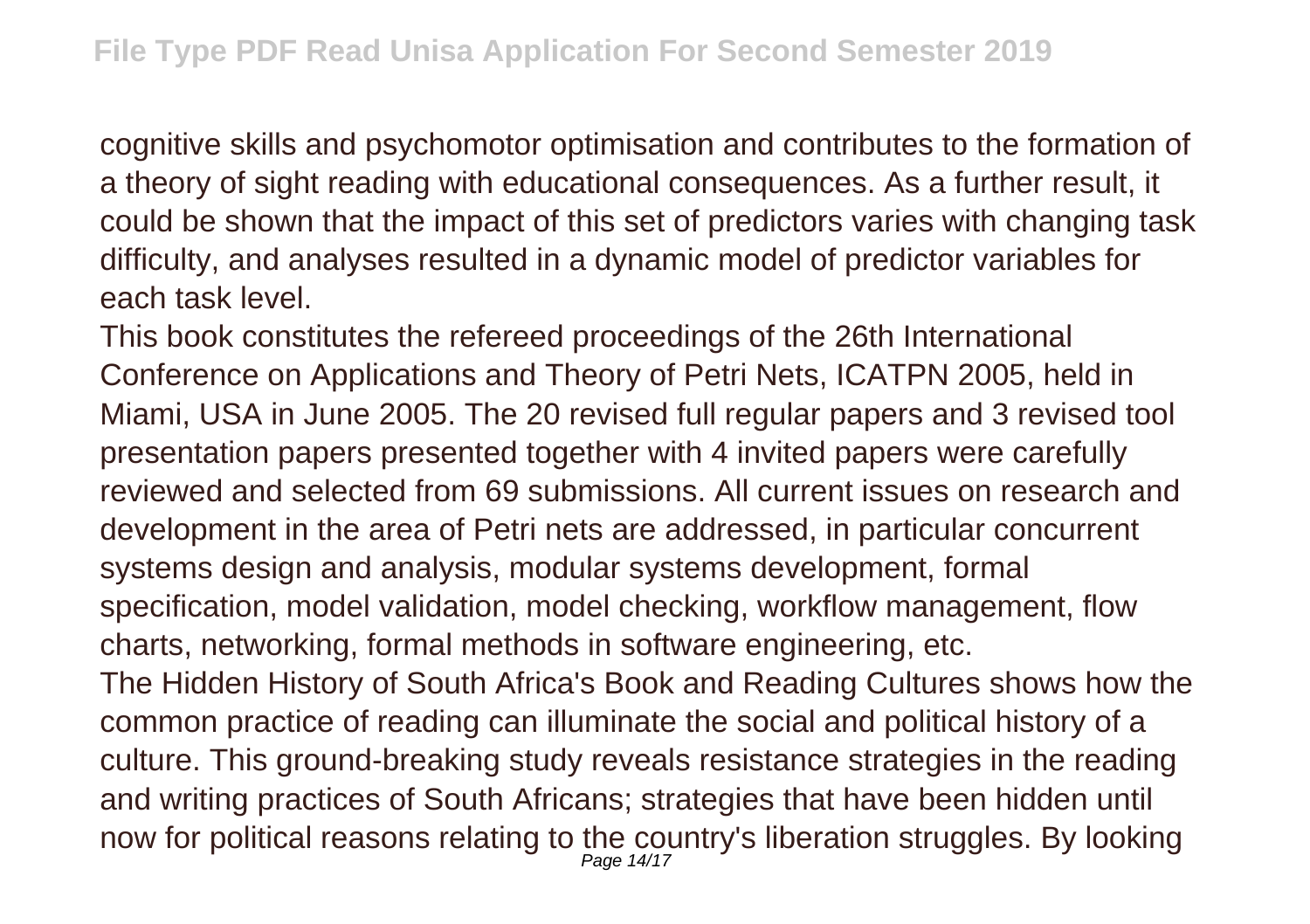to records from a slave lodge, women's associations, army education units, universities, courts, libraries, prison departments, and political groups, Archie Dick exposes the key works of fiction and non-fiction, magazines, and newspapers that were read and discussed by political activists and prisoners. Uncovering the book and library schemes that elites used to regulate reading, Dick exposes incidences of intellectual fraud, book theft, censorship, and book burning. Through this innovative methodology, Dick aptly shows how South African readers used reading and books to resist unjust regimes and build community across South Africa's class and racial barriers.

A revitalized version of the popular classic, the Encyclopedia of Library and Information Science, Second Edition targets new and dynamic movements in the distribution, acquisition, and development of print and online media-compiling articles from more than 450 information specialists on topics including program planning in the digital era, recruitment, information management, advances in digital technology and encoding, intellectual property, and hardware, software, database selection and design, competitive intelligence, electronic records preservation, decision support systems, ethical issues in information, online library instruction, telecommuting, and digital library projects. The five volume set LNCS 10960 until 10964 constitutes the refereed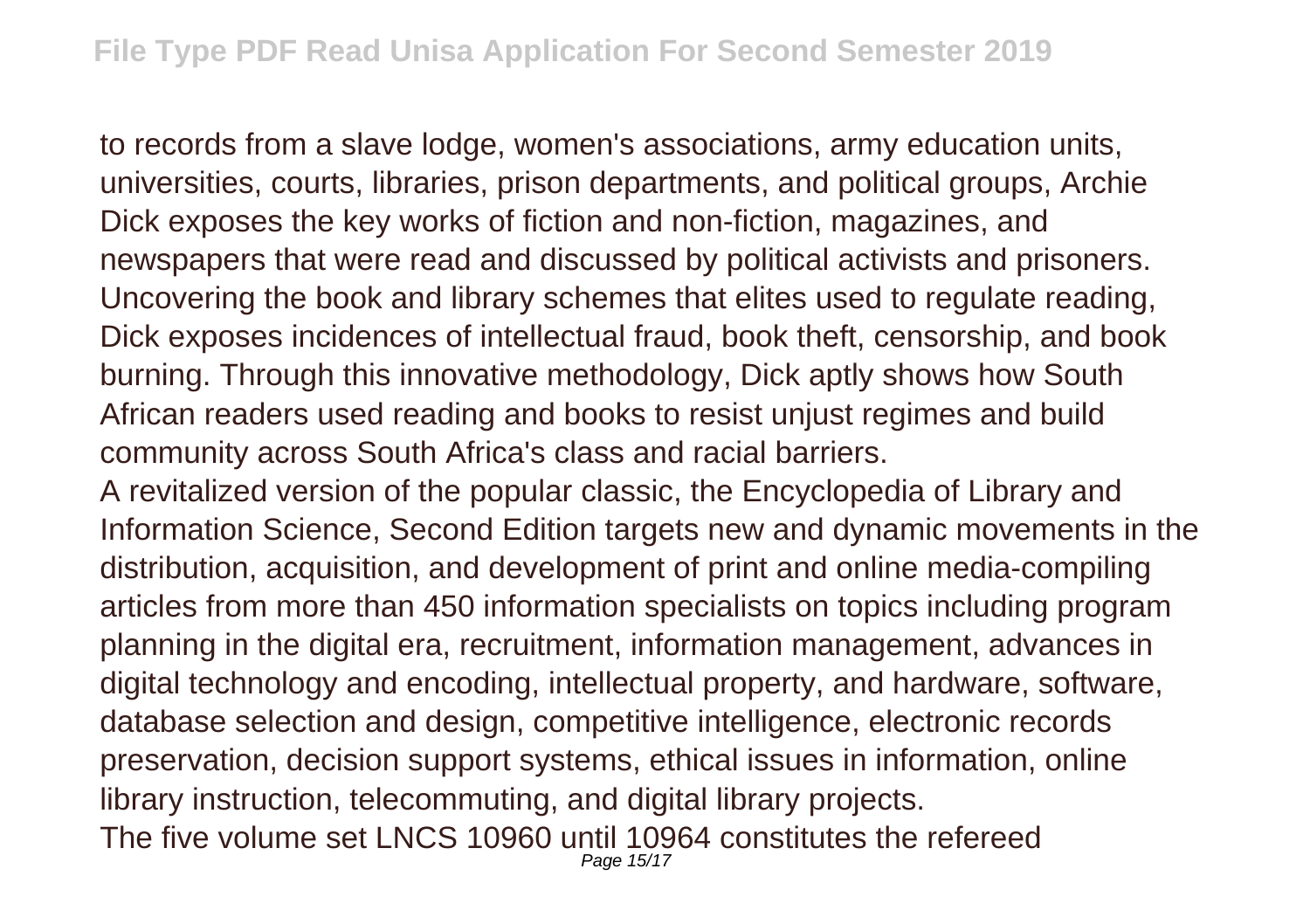proceedings of the 18th International Conference on Computational Science and Its Applications, ICCSA 2018, held in Melbourne, Australia, in July 2018. Apart from the general tracks, ICCSA 2018 also includes 34 international workshops in various areas of computational sciences, ranging from computational science technologies, to specific areas of computational sciences, such as computer graphics and virtual reality. The total of 265 full papers and 10 short papers presented in the 5-volume proceedings set of ICCSA 2018, were carefully reviewed and selected from 892 submissions. The paper Nitrogen Gas on Graphene: Pairwise Interaction Potentials is available open access under a Creative Commons Attribution 4.0 International License via link.springer.com. Conversations with Leading Academic and Research Library Directors: International Perspectives on Library Management presents a series of conversations with the directors of major academic and research libraries. The book offers insight, analysis, and personal anecdote from leaders in the library field, giving a unique perspective on how the modern library operates. Readers will learn about the most up-to-date trends and practices in the LIS profession from the directors of 24 internationally acclaimed academic and research libraries in Germany, Hong Kong, Ireland, The Netherlands, New Zealand, Russia, Singapore, and the UK and USA. This is the first book focusing on leaders and Page 16/17